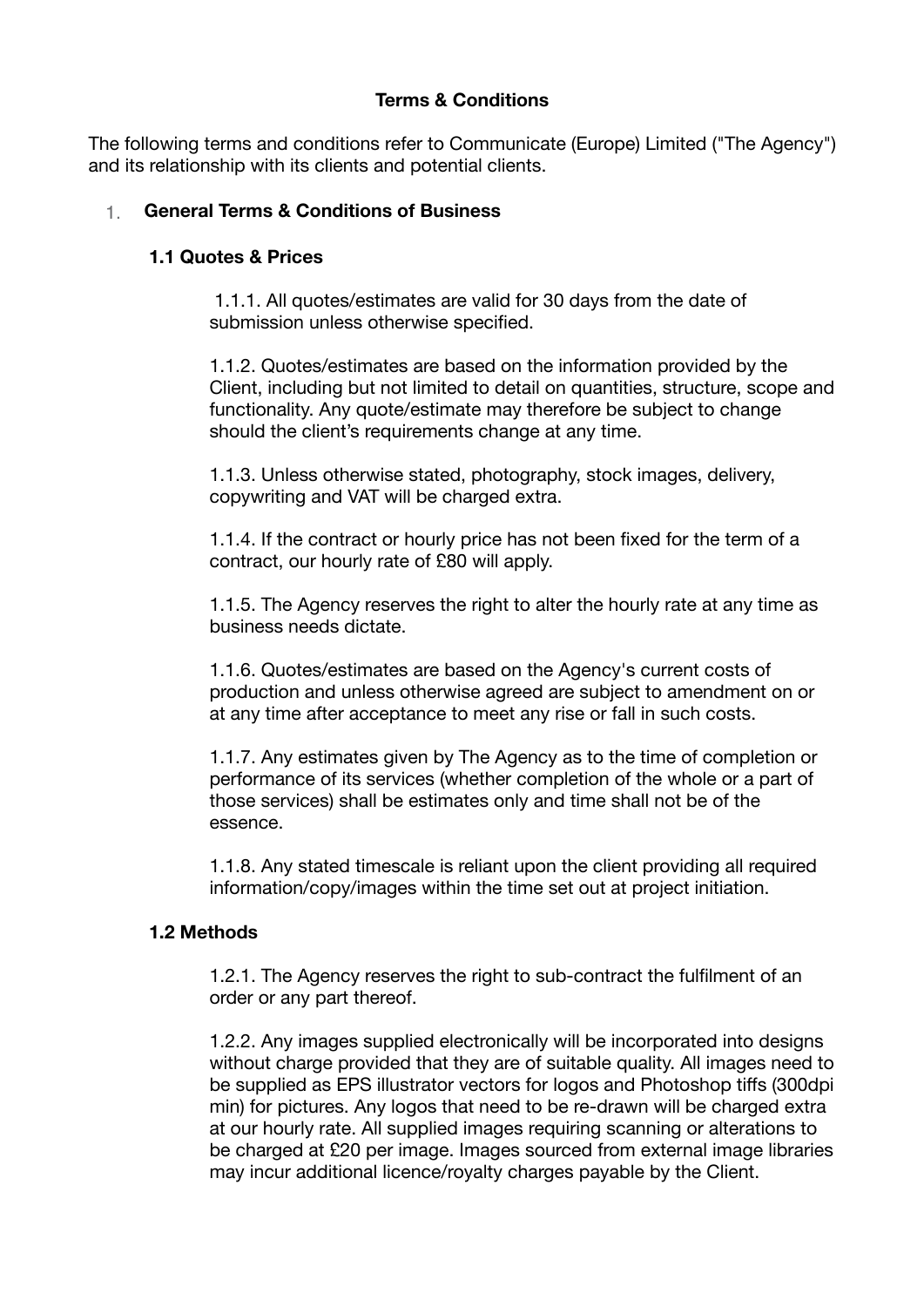1.2.3. Should the Client supply text, artwork or images, the Agency is not obliged to edit, check or guarantee the correctness thereof in any way whatsoever, and the end product shall be made at the entire risk of the Client.

1.2.4. The Agency shall be indemnified by the Client in respect of any claims, costs and expenses arising out of any libellous matter or any infringement of copyright, patent design or any other proprietary or personal rights contained in any material supplied by the Client. The indemnity shall extend to any amounts paid on a lawyer's advice in settlement of any claim.

1.2.5. Origination and/or conceptual work and any copyright subsisting therein shall remain the property of the Agency unless otherwise agreed in writing with the Client.

1.2.6. The Client's property and property supplied to the Agency on behalf of the Client, while it is in the possession of the Agency or in transit to or from the Client, will be deemed to be at Client's risk unless otherwise agreed and the Client should insure accordingly.

1.2.7. The Agency may charge rent for storage of goods retained at Client's request, or items left with the Agency before receipt of the order or after notification to the Client of completion of the work.

1.2.8. When required to expedite project delivery ahead of the time needed for proper production of a given deadline, the Agency shall not be liable for defects occasioned thereby. Should such delivery require payment of overtime wages, delivery charges or other additional costs, all such extras will be for the Client's account.

1.2.9. The Agency shall not be required to use, print, upload or hold any matter which in its opinion is or may be of an illegal or libellous nature or an infringement of the proprietary or other rights of a third party.

#### **1.3 Invoices & Payment**

1.3.1. Payment must be made no more than 14 days after date of invoice unless otherwise agreed in writing in advance.

1.3.2. We understand and will exercise our statutory right to interest under the Late Payment Of Commercial Debts (Interest) Act 1998 amended by European Directive 2000/35/EC if we are not paid according to these terms.

1.3.3. All work remains copyrighted to the Agency until settlement of relevant fee account.

1.3.4. All invoices are subject to UK VAT at the current rate, unless a valid exemption certificate is provided.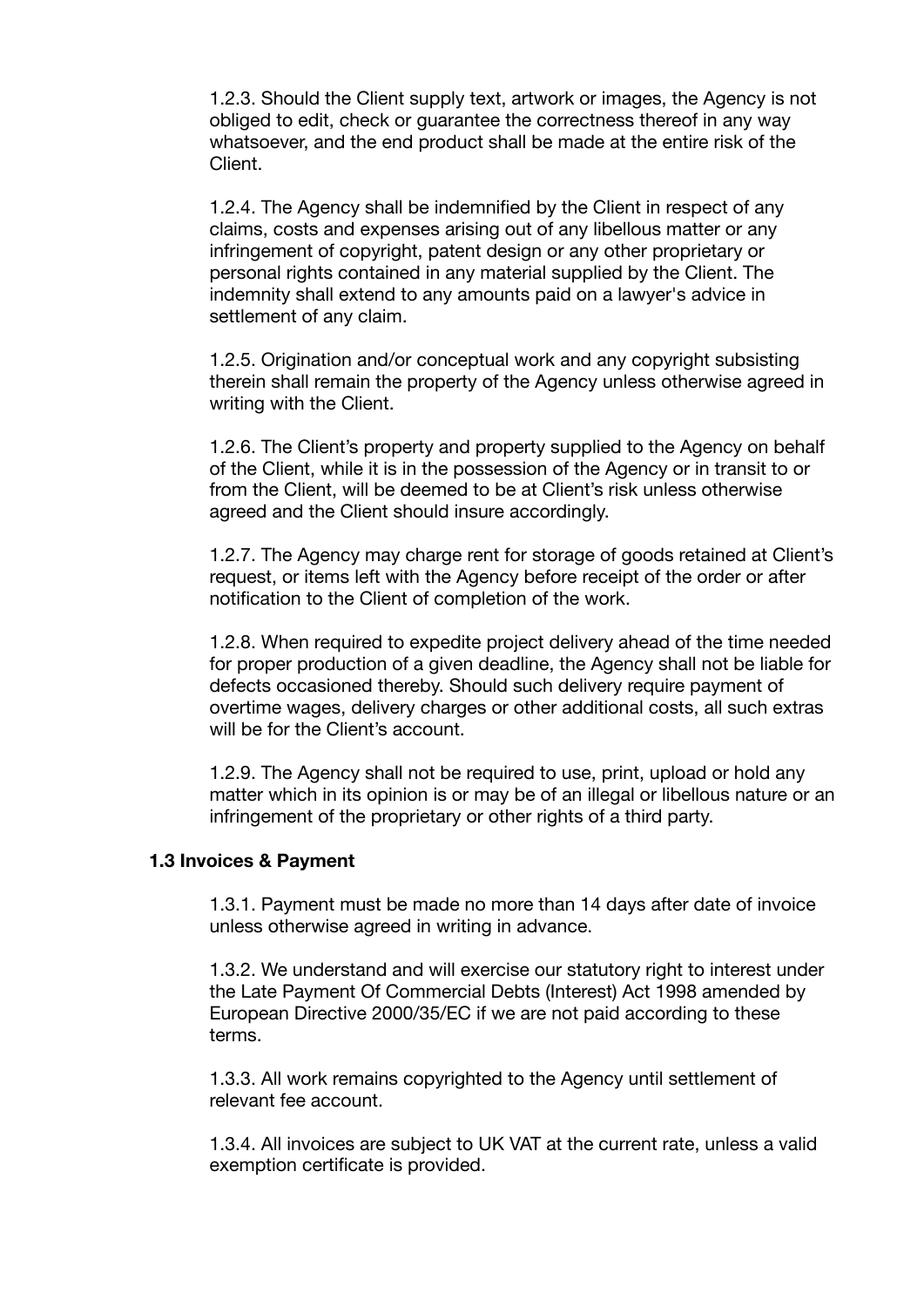1.3.5. All payments must be in UK Pounds Sterling, unless billed in an alternative currency and agreed in advance at point of estimate or quotation.

1.3.6. All work completed after project inception will be billed as it is completed at the end of every calendar month as Work in Progress (WIP) until the conclusion of the project, unless an alternative payment profile is agreed.

1.3.7. If the Agency incurs any costs as a result of the Client's neglect or default, the Agency may charge those costs to the Client in addition to the contract price.

1.3.8. The Client shall pay for any preliminary work which is produced at his/her request, whether experimentally or otherwise. A 50% rejection fee is applicable on all designs executed by the Agency should the Client cancel their contract/order.

1.3.9. When payment is overdue, the Agency may suspend work, service and/or delivery without notice and without prejudice to any other legal remedy until due payment has been made. Furthermore, any work started but incomplete may be suspended and payment therefore becomes immediately due and payable, notwithstanding anything expressed herein, and any monies in respect of.

1.3.10. The Agency may require payment in advance, or a deposit of at least 50% of the quote/estimate total prior to instigating work on an order, particularly but not limited to the following situations: new clients; clients with a poor payment history; large, lengthy or complex projects or where third parties are being used. Where a deposit is required, the balance shall be due upon completion of the work, unless otherwise agreed in writing in advance.

1.3.11. If your payment is returned by the bank as unpaid for any reason, you will be liable for a charge of £50 for each occurrence.

#### **1.4 Proofing**

1.4.1. Proofs, pull samples, specimens, sketches, photographs, links or any representation, whether partial or total, of the finished article in whatever form may be submitted to the Client for approval.

1.4.2. Colour proofing is chargeable at £5 per A3 sheet and £2 per A4 sheet. Mono proofing is chargeable at £2 per A3 sheet and £1 per A4 sheet.

1.4.3. After approval the Client shall have no claim against the Agency for errors in the exemplar as approved by them.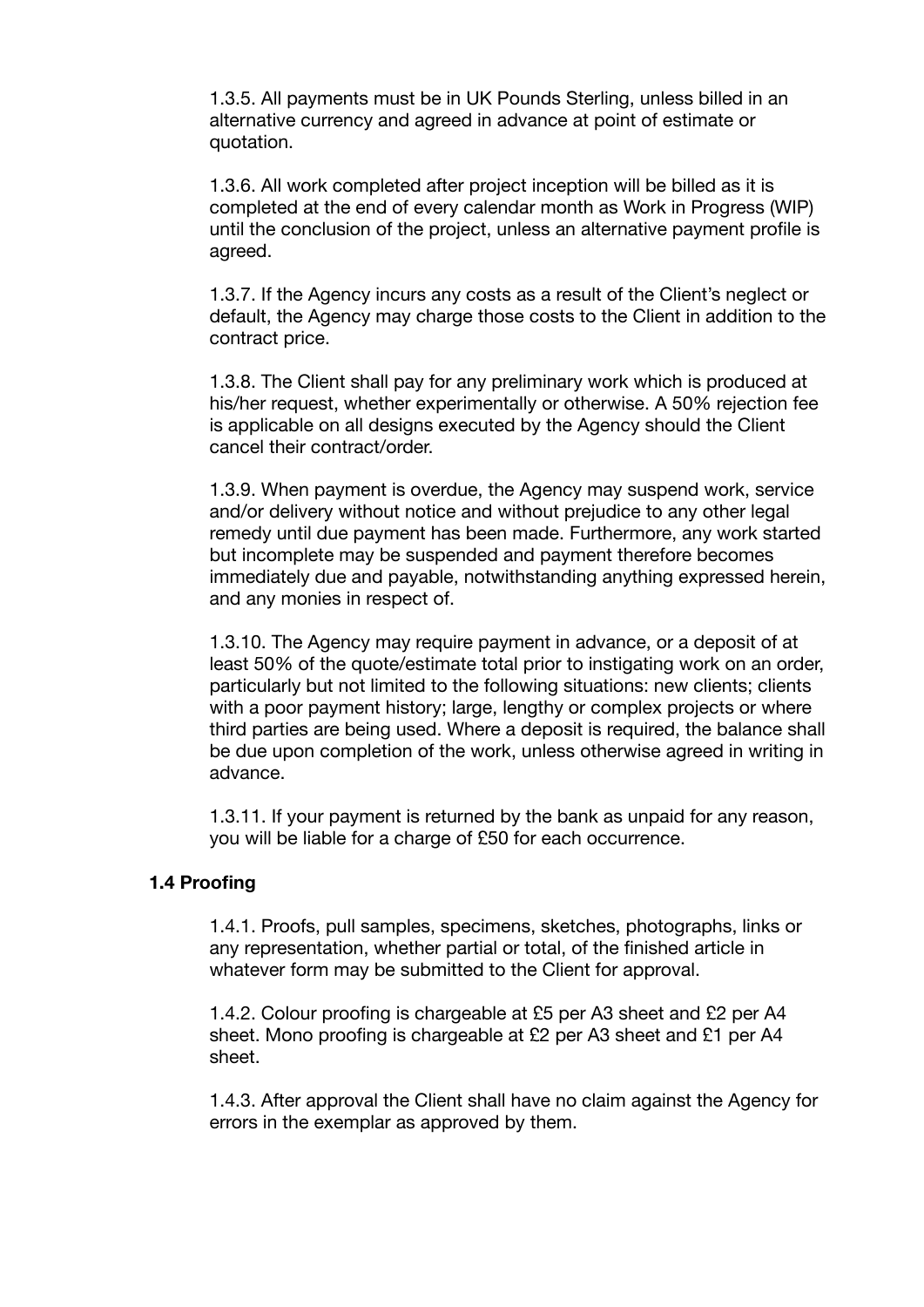## **1.5 Insolvency**

1.5.1. If the Client ceases to pay his debts in the ordinary course of business or cannot pay his debts as they become due or is deemed to be unable to pay its debts or have a winding-up petition issued against it or being a person who commits an act of bankruptcy or has a bankruptcy petition issued against him, the Agency without prejudice to other remedies shall:

- 1.5.1.1. Have the right not to proceed further with the contract or any other work for the Client and be entitled to charge for work already carried out (whether completed or not) and materials purchased for the Client. Such charge to be an immediate debt due to him.
- 1.5.1.2. In respect of all unpaid debts due from the Client have a general lieu on all goods and property in its possession (whether worked on or not) and shall be entitled on the expiration of 14 days' notice to dispose of such goods or property in such manner and at such price as it thinks fit and to apply the proceeds towards such debts.

## **1.6 Force Majeure**

1.6.1. The Agency shall be under no liability if it shall be unable to carry out any provision of the contract for any reason beyond its control including (without limiting the foregoing) Act of God, legislation, war, fire, pandemic, flood, drought, failure of power supply, lock-out, strike or other action taken by employees in contemplation or furtherance of a dispute or owing to any inability to procure materials required for the performance of the contract. During the continuance of such a contingency the Client may by written notice to the Agency elect 'to terminate the contract and pay for work done and materials used', but subject thereto shall otherwise accept delivery when available.

## **1.7 Information Provided by You**

1.7.1. You warrant that the name, address and payment information provided when you place your order with the Agency will be correct and you agree to notify the Agency of any changes in the name, address and/or payment details.

1.7.2. You agree that the Agency may disclose your name and address where any enquiries are made.

1.7.3. You warrant that you possess the legal right and ability to enter into this Agreement and to use the Agency's services in accordance with this Agreement.

## **1.8 Indemnity**

1.8.1. You shall indemnify us and keep us indemnified and hold us harmless from all liabilities, actions, claims, proceedings, losses, expenses (including reasonable legal costs and expenses), costs and damages, howsoever suffered or incurred by us in consequences of your breach or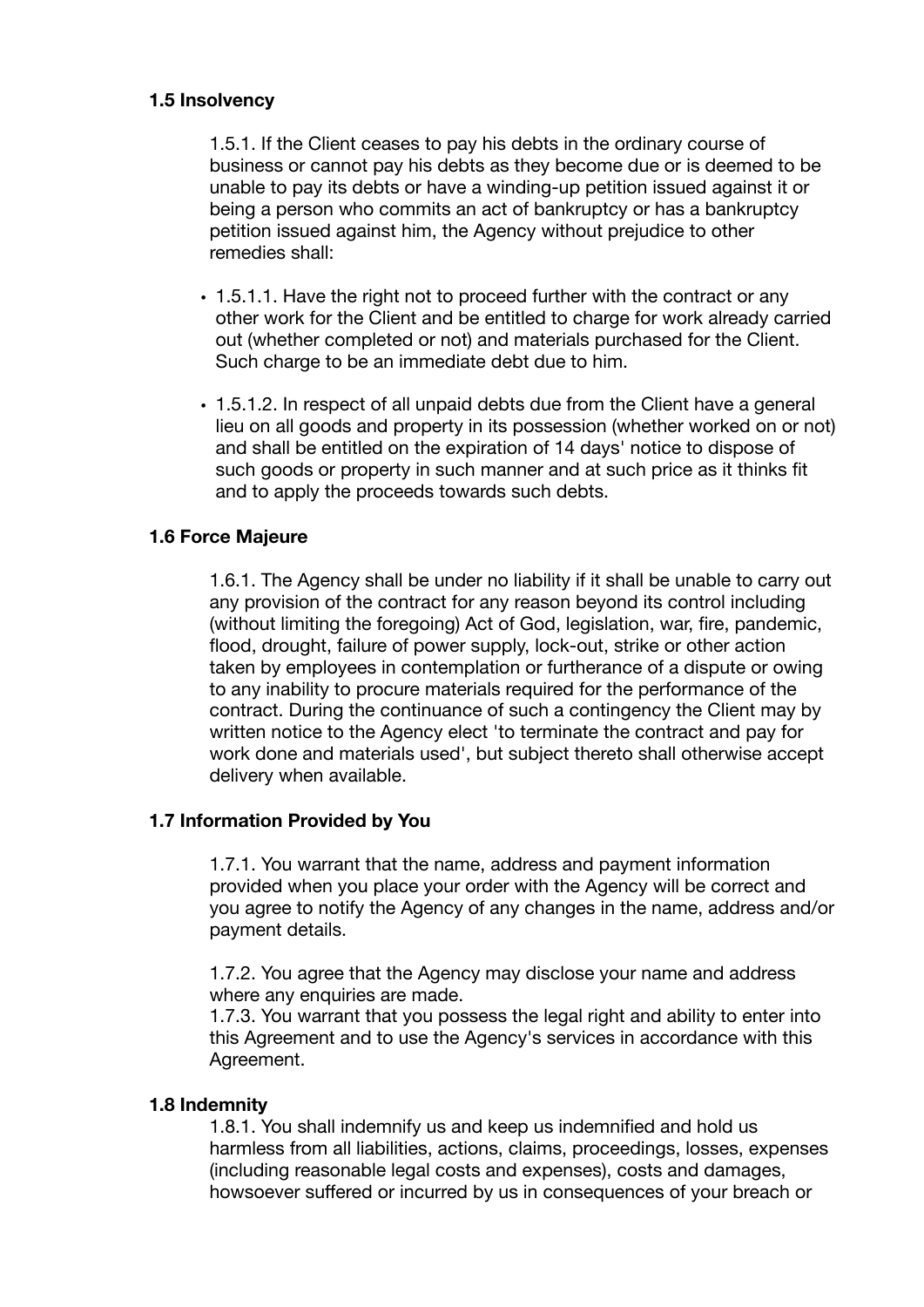non-observance of this Agreement, or arising out of claims based upon or relating to our work for you or any claim brought against us by a third party resulting from the provision of any Services to you and your use of them.

1.8.2. The Agency will notify you promptly of any claim for which the Agency seeks specific indemnification at the currently supplied address. The Agency will afford you the opportunity to participate in the defence of such claim, provided that your participation will not be conducted in a manner prejudicial to the Agency's interests, as reasonably determined by the Agency and/or its legal representatives.

### **1.9 Limitation of Liability**

1.9.1. All conditions, terms, representations and warranties relating to the Services supplied under this Agreement, whether imposed by statute or operation of law or otherwise, that are not expressly stated in these terms and conditions including, without limitation, the implied warranty of satisfactory quality and fitness for a particular purpose are hereby excluded, are subject always to sub clause 1.9.2.

1.9.2. Nothing in these terms and conditions shall exclude our liability for death or personal injury resulting from our negligence.

1.9.3. In any event, no claim against the Agency shall be brought unless you have notified the Agency of the claim within one year of the issue arising.

1.9.4. In no event shall the Agency be liable to you by reason of any representation (unless fraudulent), or any implied warranty, condition or other term, or any duty at common law, for any loss of business, contracts, anticipated savings or profits or any indirect, special or consequential loss, damage, costs, expenses or other claims (whether caused by the Agency's negligence or the negligence of its servants or agents or otherwise) which arise out of or in connection with the provision of any goods or services by the Agency.

1.9.5. The Agency warrants that its services will be provided using reasonable care and skill. Where the Agency supplies any goods supplied by a third party, the Agency does not give any warranty, guarantee or other term as to their quality, fitness for purpose or otherwise, but shall, where possible, assign the benefit of any warranty, guarantee or indemnity given by the supplier of the goods to the Agency.

## **1.10 General Terms**

1.10.1. These conditions and all other express terms of the contract shall be governed and constructed in accordance with the laws of England and you hereby submit to the non-exclusive jurisdiction of the English courts. 1.10.2. The Agency shall not be liable or deemed to be in breach of contract by reason of any delay in performing, or failure to perform, any of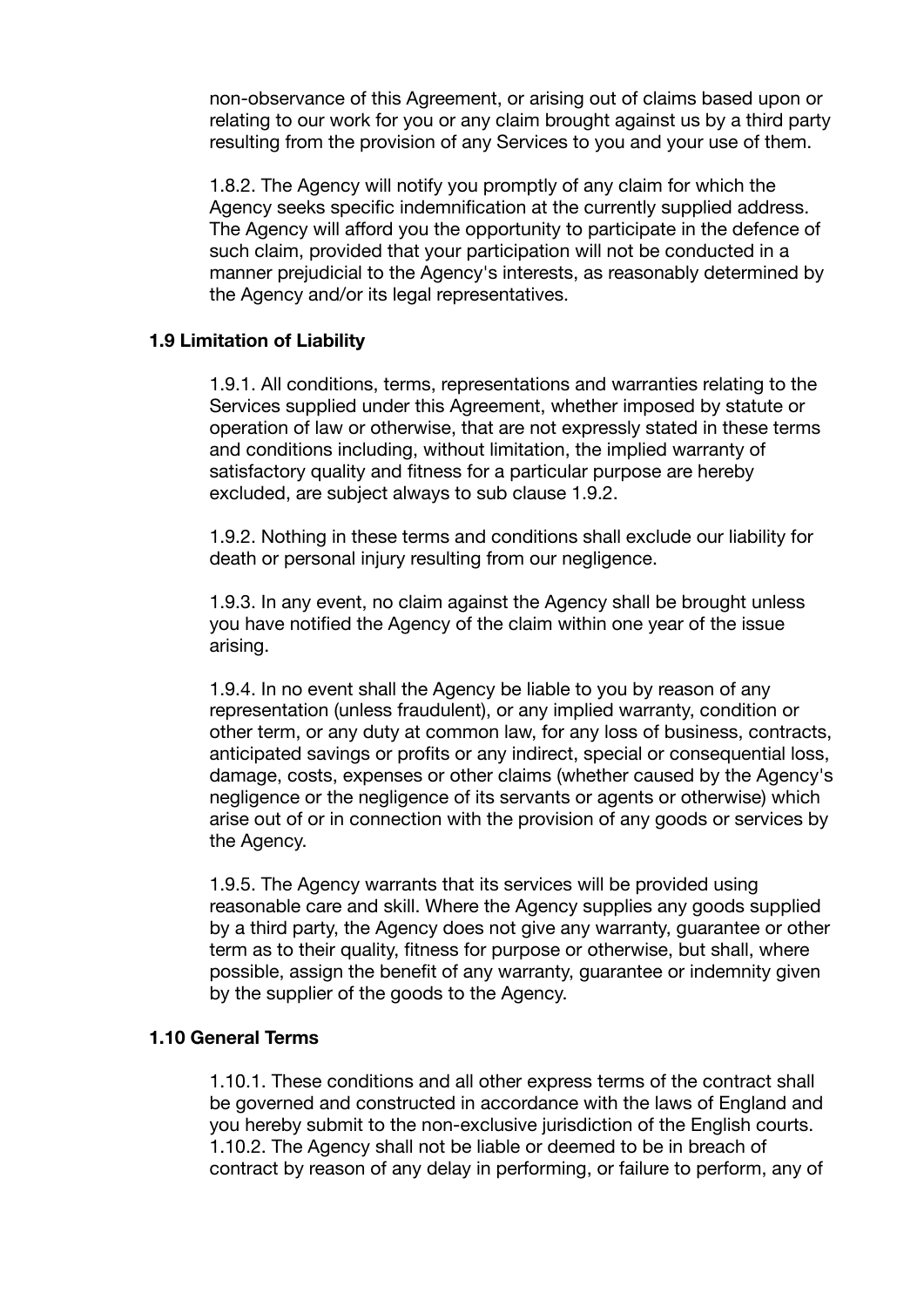its obligations if the delay or failure was due to any cause beyond its reasonable control.

1.10.3. All quotes/estimates, briefs and other Client/Agency documents are commercially confidential and may not be disclosed to third parties without prior written agreement.

1.10.4. These terms and conditions, together with any documents expressly referred to in them, contain the entire Agreement between the Agency and the Client relating to the subject matter covered and supersede any previous agreements, arrangements, undertakings, proposals or contemporaneous communications, written or oral: between the Agency and the Client in relation to such matters. No oral explanation or oral information given by any party shall alter the interpretation of these terms and conditions. In agreeing to these terms and conditions, you confirm that you have not relied on any representation other than those expressly stated in these terms and conditions and you agree that you shall have no remedy in respect of any misrepresentation which has not been expressly made in this Agreement.

1.10.5. Any notice to be given by either party to the other may be sent by either email or post to the address of the other party as appearing in this Agreement or ancillary application forms or such other address as such party may from time to time have communicated to the other in writing, and if sent by email shall unless the contrary is proved, be deemed to be received on the day it was sent, or if sent by post shall be deemed to be served two days following the date of posting.

1.10.6. Headings, numbering and summaries are included in this Agreement for convenience only and shall not affect the construction or interpretation of this Agreement.

1.10.7. You acknowledge that no joint venture, partnership, employment, or agency relationship exists between you and the Agency as a result of your use of these services. You agree not to hold yourself out as a representative, agent or employee of the Agency. You agree that the Agency will not be liable by reason of any representation, act or omission to act by you.

1.10.8. The Agency reserves the right to revise, alter, modify or amend these terms and conditions, and any of our other policies and agreements at any time and in any manner without prior notification. Notice of any revision, amendment, or modification will be posted in accordance with our Terms and Conditions.

1.10.9. If any of the provisions of this Agreement are judged to be illegal or unenforceable, the remainder shall continue in full force and the effect of the remainder of them will be not be deemed to be prejudiced.

1.10.10. This Agreement takes effect on the date on which you order our services. Acceptance of these terms is an absolute condition of the Client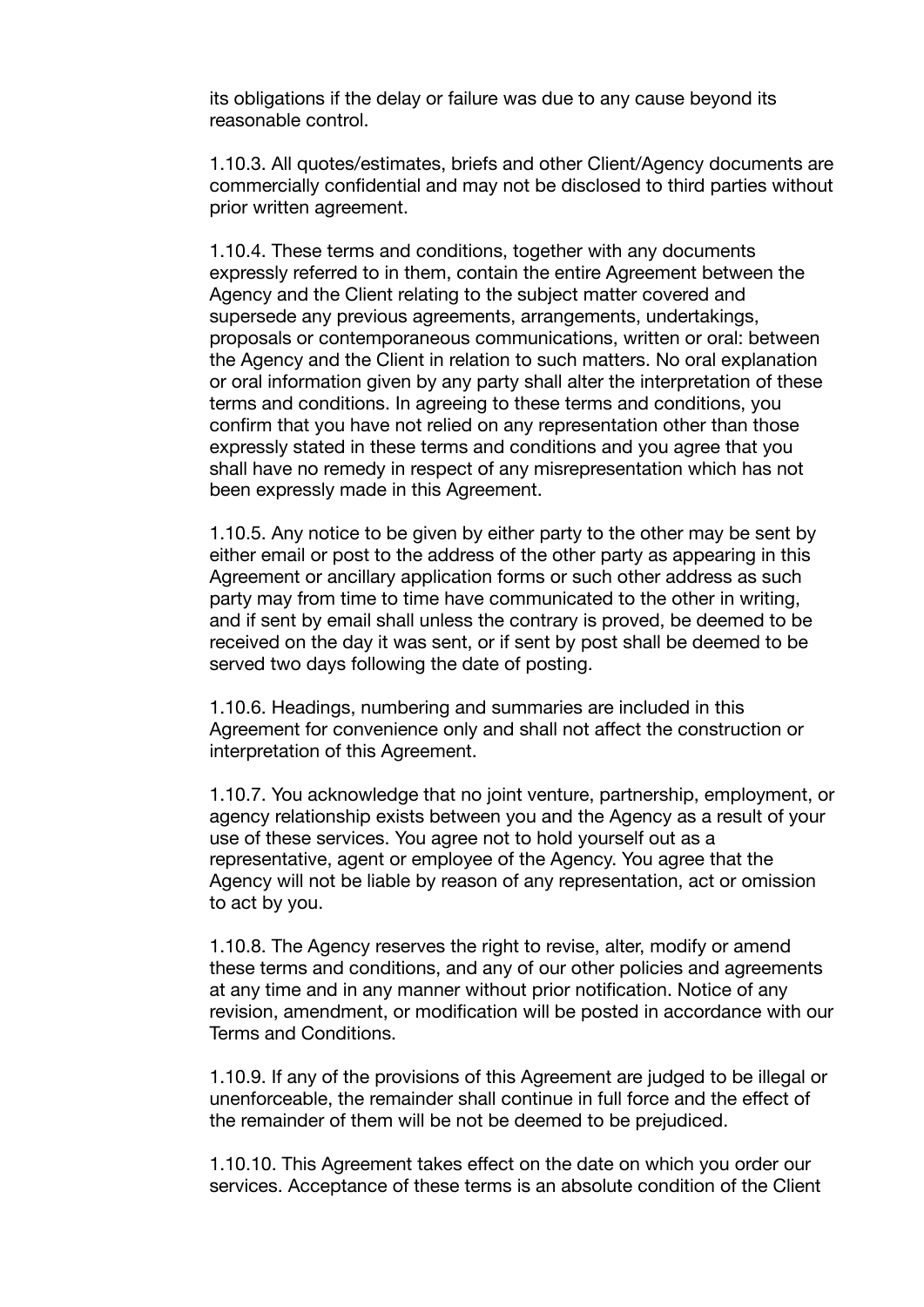requesting work. An order constitutes acceptance of all our Terms and Conditions.

1.10.11. You shall not assign this Agreement or any benefits or interests arising under this Agreement without the Agency's prior written permission.

## **1.11 Service Level Agreements**

1.11.1. The hours provided in Service Level Agreements (SLA) can be used in any way, other than for fixed costs and essential services – such as web hosting or advertising placement – or towards payment of debts or existing/quoted jobs.

1.11.2. Once an account handler at the Agency has been given a job brief as part of the SLA, should the work take longer than 30 minutes, we will endeavour to provide a total estimate of how long the job will take for approval by the Client before any work is commenced.

1.11.3. For each job requested by the Client as part of the SLA, a minimum of 15 minutes will be deducted from the remaining SLA time allowance.

1.11.4. All hours worked as part of an SLA are recorded and can be forwarded to the Client on request.

1.11.5. Once a Client approaches the final two hours of their SLA allowance, the Agency will endeavour to notify them automatically via email, providing the opportunity to purchase another SLA.

1.11.6. Any hours that have not been used within the initial 12 months after purchase will roll over to the following year, up to a maximum of 24 months. However, although the Agency reserves the right to increase the hourly rate as business needs dictate, the hours in an SLA will be honoured at the original rate at which they were purchased for one year, after which time, any roll-over hours will be applied to subsequent years at the new hourly rate.

# **Print Terms & Conditions**

## **2.1 Proofing**

2.1.1. After initial design and layout, a mono proof will be submitted for author's corrections to be identified. These corrections will be carried out inclusive of the quoted price. On approval of a second mono proof, again inclusive of the quoted price, the design will be classed as complete, where a final colour proof will be provided for full Client sign off. Any additional author's corrections requested after the second mono proof is submitted will be charged at our normal rate of £100 per hour and £5 for each colour A3 proofing page printed.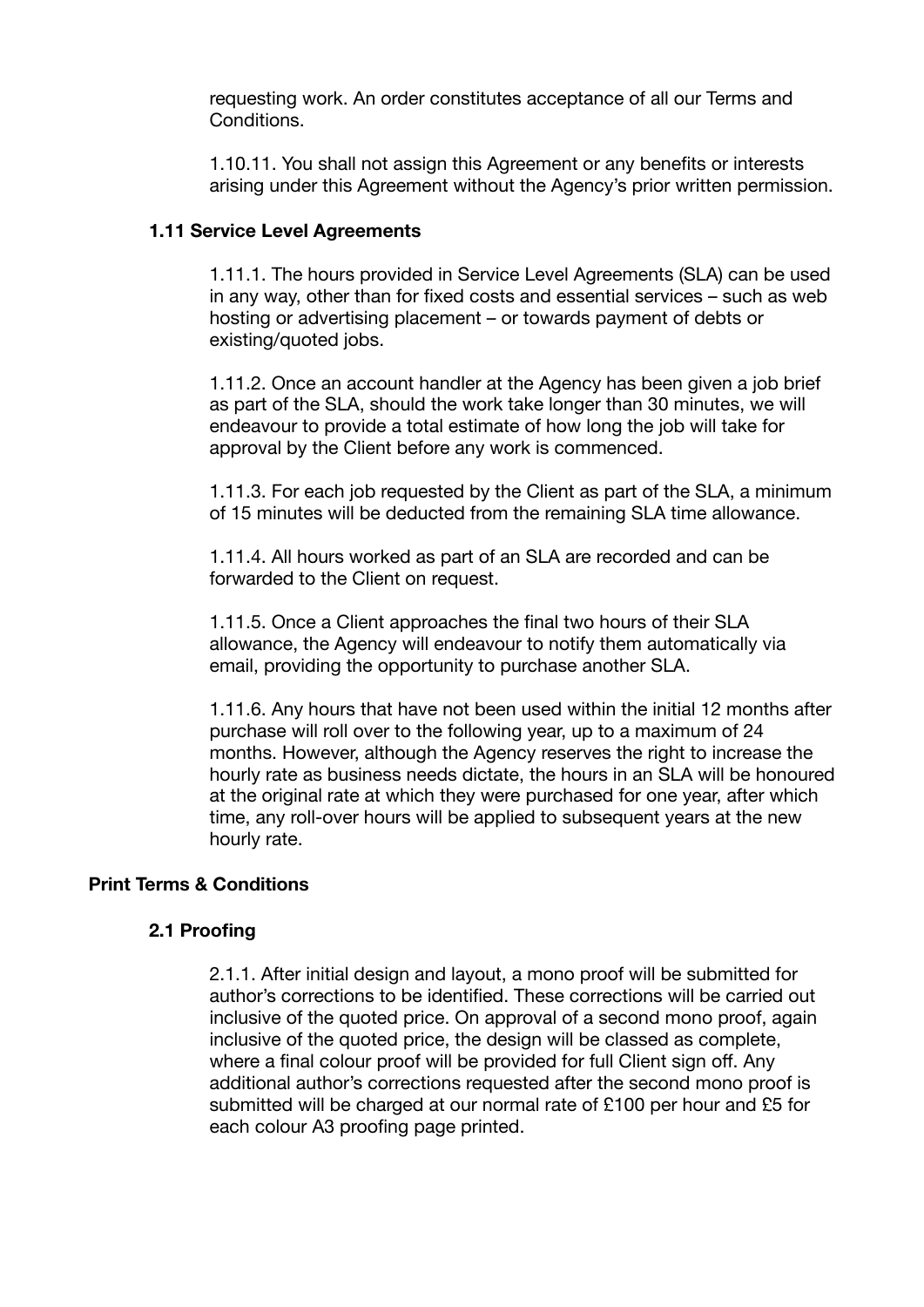## **2.2 Print**

2.2.1. Standing matter and printers' materials of any kind are effaced or disposed of immediately after the order is executed unless written arrangements are made for retention in advance.

2.2.2. The Agency shall not be required to work to tolerances closer than those applicable to the materials obtained by him in the ordinary course of trade. No liability shall arise from variation in the standard, quality and performance of such materials.

2.2.3. Every endeavour will be made to deliver the correct quantity ordered, but estimates are conditional upon margins of 5% for work in one colour and 10% for other work being allowed for overs or shortage (4% and 8% respectively for quantities exceeding 50,000) the same to be charged or deducted.

## **2.3 Materials supplied by the Client**

2.3.1. The Agency will not be responsible for imperfect work caused by defects in or unsuitability of material and equipment supplied by the Client. The Agency will not be responsible for Client's material wasted in course of production. Extra costs incurred through the use of defective materials or equipment supplied are for the Client's account.

2.3.2. The Agency may reject any paper, plates or other materials supplied or specified by the Client which appear to them to be unsuitable. Additional cost incurred if materials are found to be unsuitable during production may be charged except that if the whole or any part of such additional cost could have been avoided but for unreasonable delay by the Agency in ascertaining the unsuitability of the materials then that amount shall not be charged to the Client.

2.3.3. Quantities of materials supplied by the Client shall be adequate to cover normal spoilage.

## **2.4 Machine Readable Codes**

2.4.1. In the case of machine readable codes or symbols, the Agency shall print the same as specified or approved by the Client in accordance with generally accepted standards and procedures.

2.4.2. The Client shall be responsible for satisfying themselves that the code or symbol will read correctly on the equipment likely to be used by those for whom the code or symbol is intended.

2.4.3. The Client shall indemnify the Agency against any claims by any party resulting from the code or symbol not reading or not reading correctly for any reason, except to the extent that such claim arises from any failure of the Agency to comply with any of the above which is not attributable to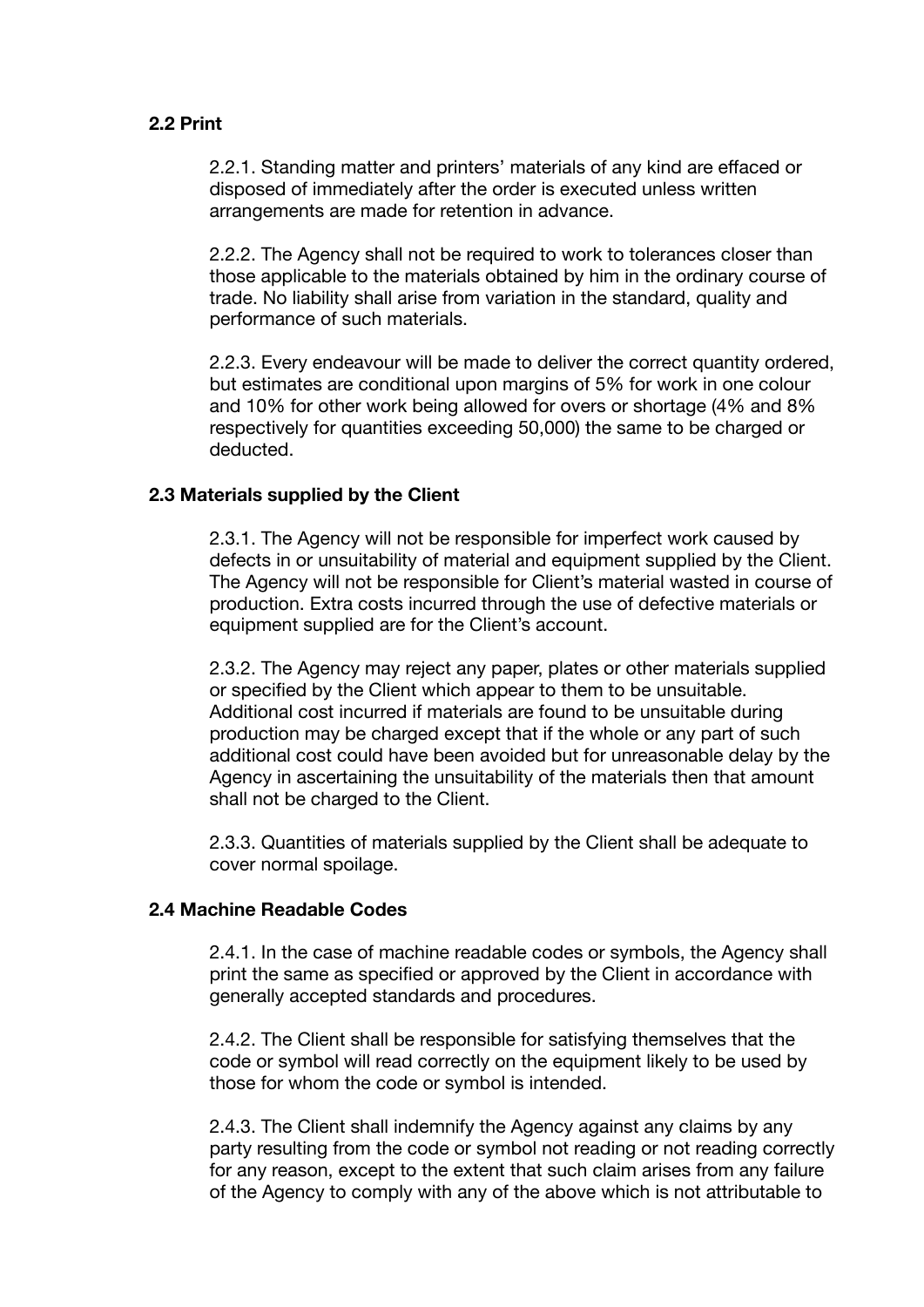error falling within the tolerances generally accepted in the trade in relation to printing of this sort.

## **2.5 Delivery**

2.5.1. Goods will be dispatched or must be collected by the Client when ready and the Client shall not refuse or delay delivery.

2.5.2. Advice of damage, delay or partial loss of goods in transit or of nondelivery must be given in writing to the Agency and the carrier within three clear days of delivery (or, in the case of non-delivery, within 28 days of despatch of the goods) and any claim in respect thereof must be made in writing to the Agency and the carrier within seven days of delivery (or, in the case of non-delivery, within 42 days of despatch). All other complaints and claims must be made in writing to the Agency within 28 days of delivery. The Agency shall not be liable in respect of any claim unless the aforementioned requirements have been complied with except in any particular case where the Client proves that it was not possible to comply with the requirements and advice (where required) was given and the claim made as soon as reasonably possible.

2.5.3. Goods completed but not delivered shall thereupon forthwith become due and payable. Moreover after the expiration of 14 days notice the Agency may exercise a general lien on all the Client's goods and property in our hands and may dispose of such goods and property as they see fit and apply the proceeds towards such debts. The Agency may also elect to cancel further work and/or not produce any unmade balance of such contract and recover from the Client any losses sustained by so doing.

2.5.4. The Agency shall not be liable for any loss to the Client arising from delay in transit howsoever caused.

2.5.5. The risk in the goods passes to the Client upon delivery (whether to the Client or to a common carrier) but legal and beneficial ownership shall remain with the Agency until payment in full has been received (each delivery being considered as a whole). Until the date of payment the Client, if so required by the Agency, shall store the goods in such a way that they are clearly identifiable as the property of the Agency.

## **Digital Media Terms & Conditions**

## **3.1 Programming**

3.1.1. The Agency can only program sites to be as secure as reasonably possible at the time of delivery and can not offer indemnity against future threats/developments.

3.1.2. Once the Agency has deemed a project to be complete, any amendments will be charged at the Agency's standard billing structure of £100/hour.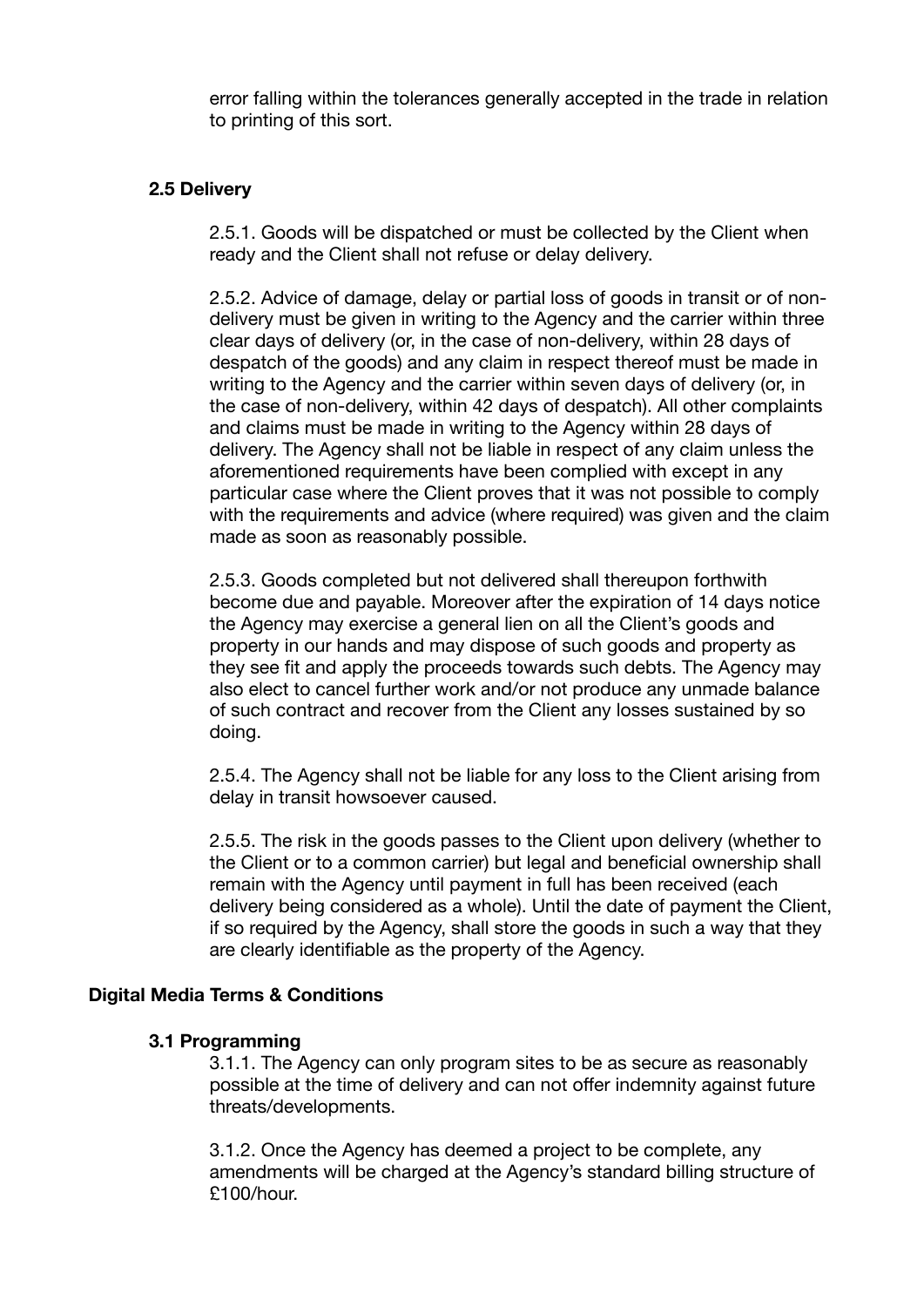3.1.3. The Agency develops websites for compatibility with the current version of Microsoft Internet Explorer: not all previous versions or every browser. If further compatibility is required, the Agency must be advised at the outset.

### **3.2 Ownership**

3.2.1. The ownership of the web pages and copyright therein shall remain with the Agency until payment in full has been received for all sums owing. Once payment has been received, ownership and copyright shall pass to the Client for page text and graphics specific to the Client.

3.2.2. Ownership of all code used in processing web pages shall remain with the Agency and it is expressly agreed that the use of such code in processing the web pages does not confer any passing of title from the Agency to the Client.

### **3.3 Content**

3.3.1. The Client shall supply the copy for your web pages in clear and usable permanent or electronic form and shall be entirely responsible for the content of the web pages.

3.3.2. All images uploaded to websites by the Client (via CMS, FTP or other) should be optimised (compressed file size). The Agency can provide advice on the best image editing software packages, but accepts no responsibility for the performance or compatibility of third-party software, or the results they produce.

3.3.3. When a test link is provided, it is the responsibility of the Client to test the functionality, read and check all copy, as well as approve the design and images used before approval is given.

3.3.4. The Agency can provide legal disclaimers and privacy policies; but it is the responsibility of the Client to confirm with their own legal advisers that these meet their individual requirements, as The Agency accepts no responsibility for their accuracy, relevance or currency.

## **Website Hosting and Email Terms & Conditions**

#### **Summary**

The Agency offers website hosting and database hosting services through the use of third party providers and is subject to requirements set out in these terms and conditions and any other relevant terms and conditions, policies and notices which may be applicable to the supply of hosting services.

Below is a summary of the main points covered in these terms: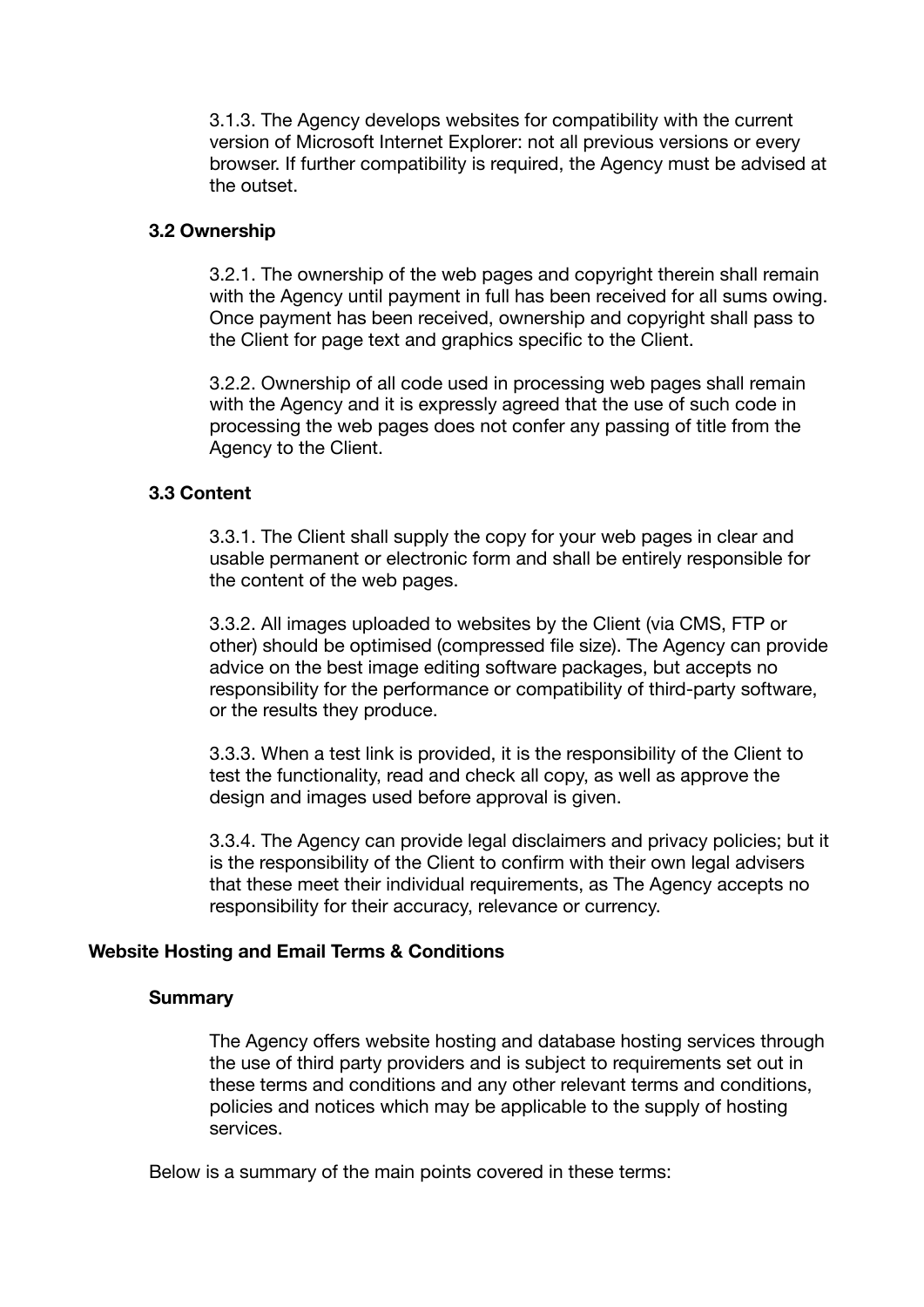- Whilst we and our suppliers will always endeavour to give you the best possible level of service, we cannot guarantee 100% availability of service. Individual data centre SLAs will vary in terms of up-time.
- The Agency and our suppliers accept no responsibility for any losses caused through a loss of service.
- Your service will be removed if you fail to pay in time or misuse the service.
- The Agency will not be liable for any costs to restore your service once it has been removed. Specifically, any websites with databases will require reprogramming once they have been removed from their original server.
- Any work undertaken by the Agency at the request of the Client will be charged at our standard rate of £100 per hour, including investigations regarding problems or loss of service that are not due to the Agency or our suppliers. The Agency should only be contacted after you and your IT professional/advisor have established that any problems are not due to you or your systems.
- Our server management fee covers the ongoing management of your server, including security patches, server health checks, uptime/performance monitoring and access to technical advice from our development team.
- Support at our standard level is provided on a best effort basis by the Agency from 9am-5pm Monday-Friday (excluding bank holidays and the shut-down period between Christmas and New Year) and 24/7 ticket support from our suppliers (with varying response times). Out of hours service can be requested in unique circumstances and delivered in-line with our stand alone digital policies.

## **4.1 Website & Email Content & Use**

4.1.1. We make no representation and give no warranty as to the accuracy or quality of information received by any person via the Server and we shall have no liability for any loss or damage to any data stored on the Server. You warrant the accuracy, truthfulness and reliability of any information (including, where applicable, statements of opinion or advice) which you place or allow to be placed on your web pages. You warrant that you are authorised to promote and/or provide any information which you promote and/or provide on your web pages (for example if you are providing financial information, that you hold any necessary authorisation under all relevant legislation including the Financial Services Acts).

4.1.2. You represent, undertake and warrant to us that you will use the website allocated to you only for lawful purposes. In particular, you represent, warrant and undertake to us that:

4.1.2.1. You will not use the Server in any manner which infringes any law or regulation or which infringes the rights of any third party, nor will you authorise or permit any other person to do so.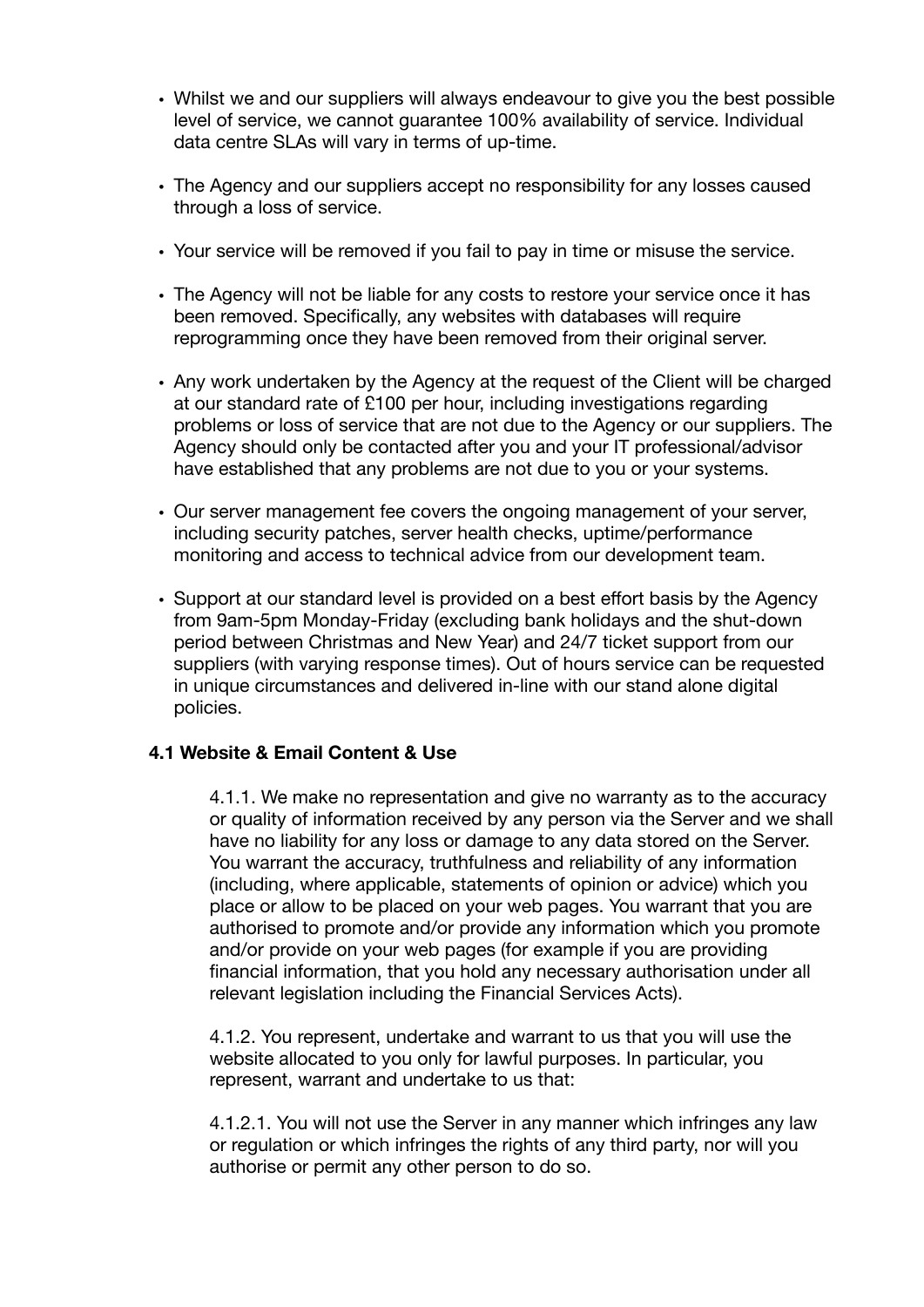4.1.2.2. You will not host, post, publish, disseminate, link to or transmit:

4.1.2.2.1. Any material or information which is unlawful, infringing, threatening, abusive, malicious, defamatory, obscene, indecent, blasphemous, profane or otherwise objectionable in any way.

4.1.2.2.2. Any material containing a virus or other hostile computer program.

4.1.2.2.3. Any material or information which constitutes, or encourages the commission of a criminal offence, or which threatens, harasses, stalks, abuses, disrupts or violates the legal rights (including rights of privacy and publicity) of others, or which infringes any patent, trade mark, design right, copyright or any other intellectual property right or similar rights of any person which may subsist under the laws of any jurisdiction.

4.1.2.3. You will not send bulk email, whether opt-in or otherwise, from our network. Nor will you promote a site hosted on our suppliers network using bulk email.

4.1.2.4. You will not employ programs which consume excessive system resources, including but not limited to processor cycles and memory.

4.1.2.5. You shall observe the procedures which we may from time to time prescribe and you shall make no use of the Server which is detrimental to other customers.

4.1.2.6. You shall procure that all mail is sent in accordance with applicable legislation (including data protection legislation) and in a secure manner.

4.1.2.7. In the case of an individual User, you warrant that you are at least 16 years of age and if the User is a company, you warrant that the Server will not be used by anyone under the age of 16 years.

4.1.2.8. You are entirely responsible for any civil or criminal liability that is incurred as a result of any use of your web pages. If you post or allow to be posted a defamatory or libellous message, it is you that will be deemed to have published it and you shall be liable for the consequences of it.

4.1.3. We and our suppliers reserve the right to remove any material which they deem inappropriate from your web site without notice (specifically, but not restricted to, Warez and illegal MP3 content).

4.1.4. If you advertise or offer to sell goods or services via your web pages, you undertake to provide goods in conformity with any description and warranties made. You agree to comply with all relevant legislation including Advertising and Broadcast regulations, Consumer Credit Acts and Trades Descriptions Acts. If you are advertising goods in the course of a trade or business this must clearly be so stated. If you are regulated by another body you will inform the Agency of your membership and you will be fully responsible for compliance with this regulator.